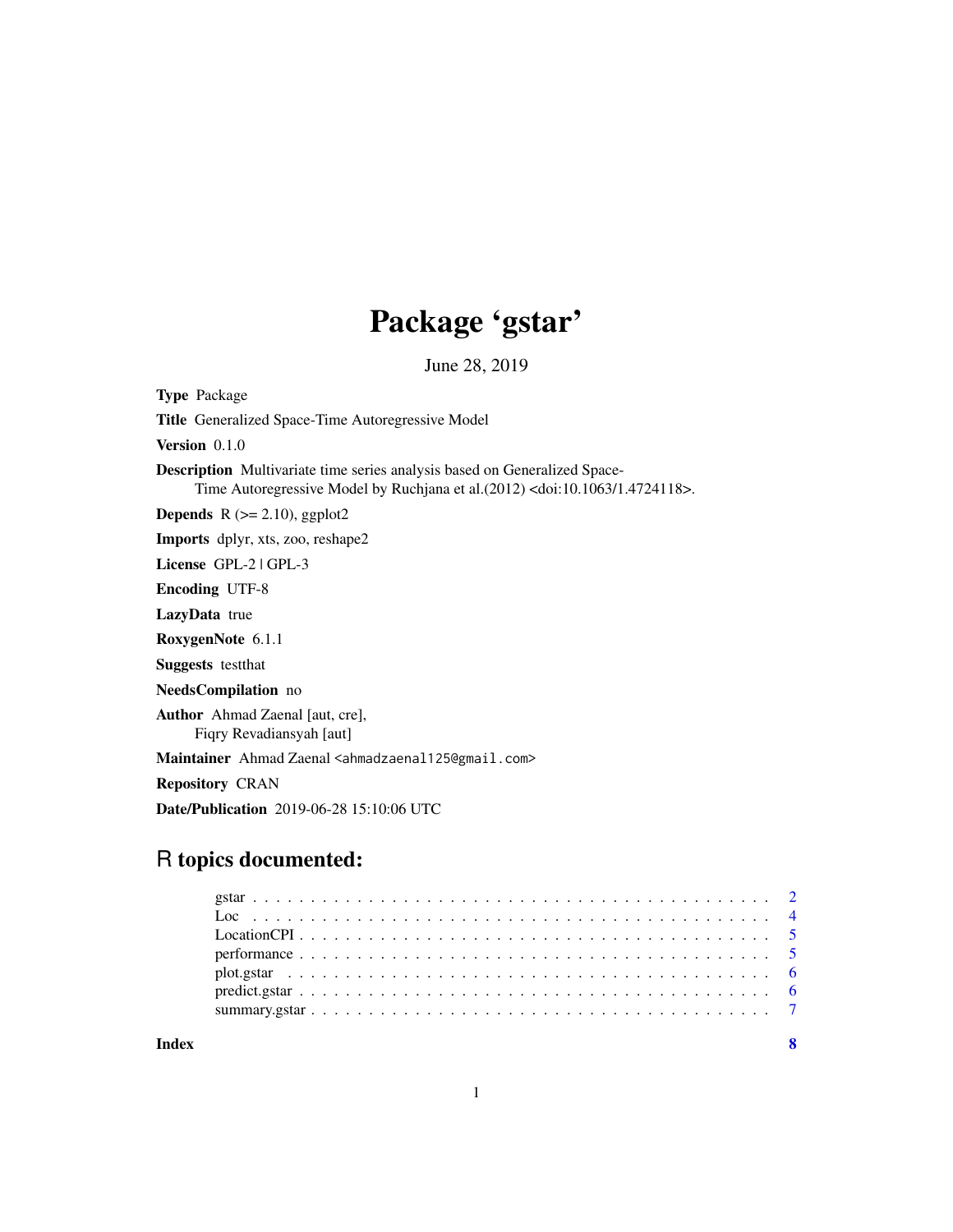<span id="page-1-0"></span>

#### Description

gstar function return the parameter estimation of Generalized Space-Time Autoregressive Model.

#### Usage

gstar(x, weight,  $p = 1$ ,  $d = 0$ , est = "OLS")

#### Arguments

| $\mathsf{x}$ | a data frame, matrix or xts or ts object that contain time series data.                     |
|--------------|---------------------------------------------------------------------------------------------|
| weight       | a spatial weight $ncol(x) * ncol(x)$ with diagonal = 0.                                     |
| p            | an autoregressive order, value must be greater than 0.                                      |
| d            | a lag differencing order, value must be greater than 0.                                     |
| est          | estimation method, currently only OLS available, another estimation will be<br>added later. |

#### Value

gstar returns output similar to lm, the detail are shown in the following list :

- coefficients a named vector of coefficients.
- AIC A version of Akaike's An Information Criterion (the calculation is similar to aic in *lm* method )

#### References

Budi Nurani Ruchjana, Svetlana A. Borovkova and H. P. Lopuhaa (2012), *Least Squares Estimation of Generalized Space Time Autoregressive (GSTAR) Model and Its Properties*, The 5th International Conference on Research and Education in Mathematics AIP Conf. Proc. 1450, 61-64 <doi : 10.1063/1.4724118>.

#### See Also

[summary](#page-0-0) for summarize the model that has been built. Also use [predict](#page-0-0) to predict model to testing or new data.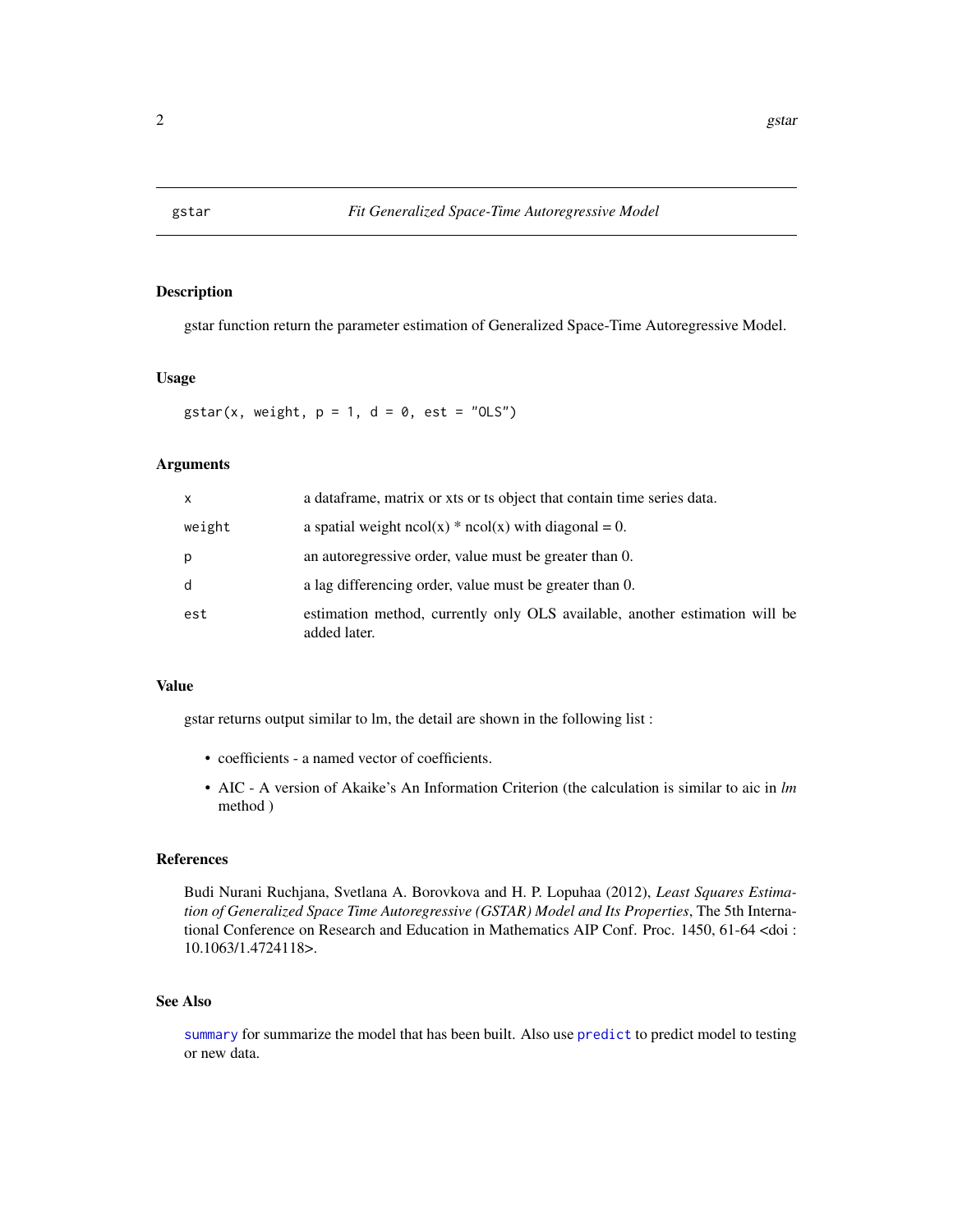#### gstar  $\frac{3}{3}$

#### Examples

```
library(gstar)
library(xts)
data("LocationCPI")
#-----Use data with xts object----#
x = xts(LocationCPI[, -1], order.by = as.Date(LocationCPI[, 1]))s \le round(nrow(x) * 0.8) ## split into training and testing (80:20)
x_ttrain \leq x[1:s, ]
x_test \leftarrow x[-c(1:s), ]weight = matrix(c(0, 1, 1, 1, \qquad \qquad \qquad # create the uniform weight.
                1, 0, 1, 1,
                1, 1, 0, 1,
                1, 1, 1, 0), ncol = 4, nrow = 4)
weight = weight/(ncol(x) - 1) #the sum of weight is equal to 1 every row.
fit <- gstar(x_train, weight = weight,
    p = 1, d = 0, est = "OLS")
summary(fit)
performance(fit)
performance(fit, x_test) ## to check the performance with testing data
predict(fit, n = 10) #forecast 10 data ahead
plot(fit)
plot(fit, n_predict = 10) #plot with 10 forecasting data
plot(fit, testing = x_test)
#---- Use dataframe or matrix---#
x2 <- LocationCPI
x2$Date <- NULL # remove the date column
data(Loc)
dst \leq as.matrix(dist(Loc[, -1], diag = TRUE, upper = TRUE))
dst1 \leq \text{matrix}(0, \text{now} = \text{now}(dst), \text{ncol} = \text{ncol}(dst))for(i in 1:nrow(dst)) {
   for(j in 1:ncol(dst)){
     if(j == i) next
     dst1[i, j] <- sum(dst[i, -j])/sum(dst[i,])
}
}
weight_inverse_distance \leq- matrix(0, nrow =
```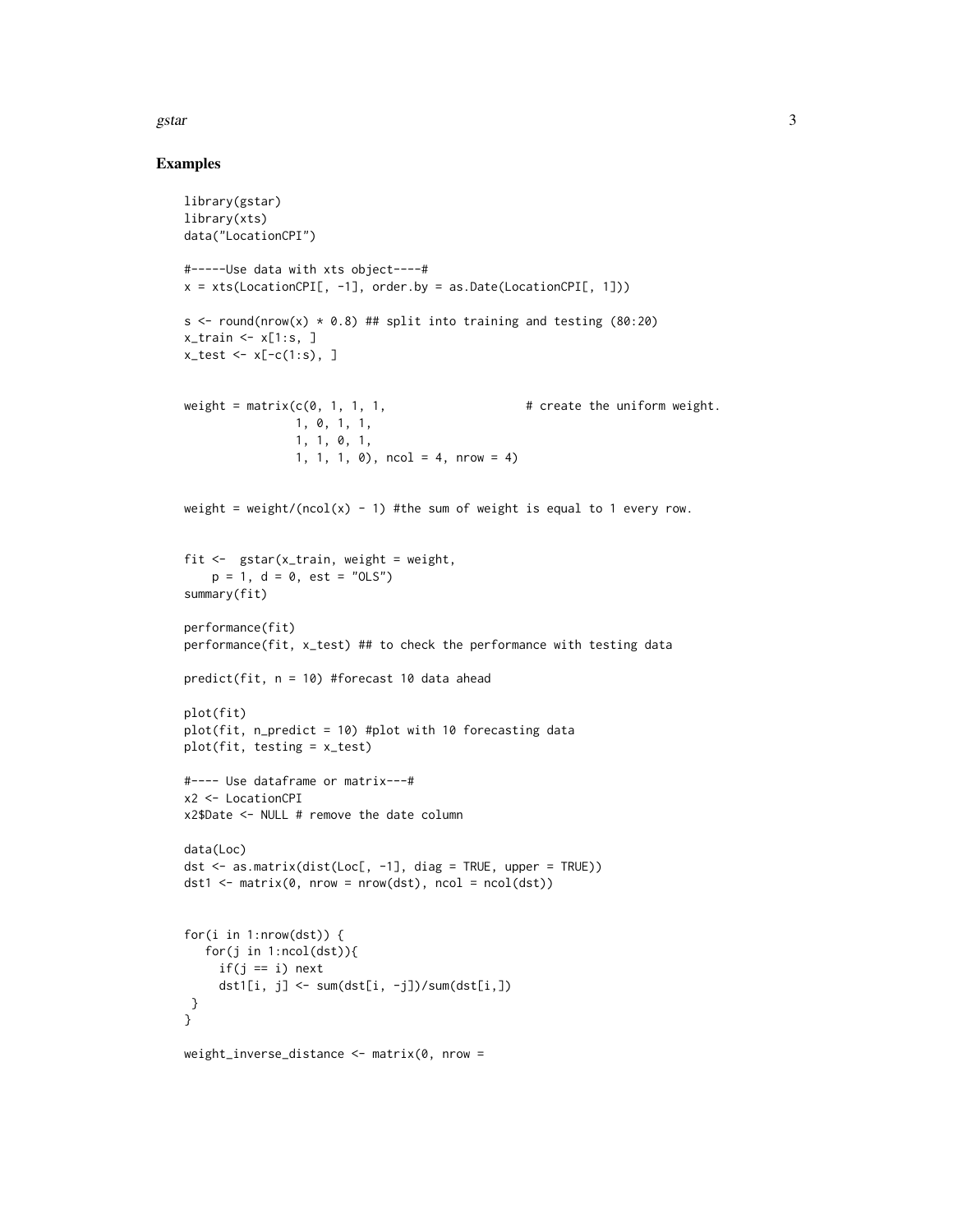```
nrow(dst), ncol = ncol(dst))for(i in 1:nrow(dst)) {
  for(j in 1:ncol(dst)){
    if(j == i) next
    weight_inverse_distance[i, j] <- sum(dst1[i, j])/sum(dst1[i,])
 }
}
fit_inverse_distance <- gstar(x2, weight =weight_inverse_distance, p = 2, d = 1, est = "OLS")
summary(fit_inverse_distance)
performance(fit_inverse_distance)
predict(fit_inverse_distance)
plot(fit_inverse_distance)
```
#### Loc *Coordinate of several region In Indonesia*

#### Description

A dataset containing the coordinate several region In Indonesia i.e Semarang, Surakarta, Tegal and Purwokerto.

#### Usage

data(Loc)

#### Format

A data frame with 4 rows and 3 variables:

City Name of region/city

latitude The latitude coordinate of each location

longitude The longitude coordinate of each location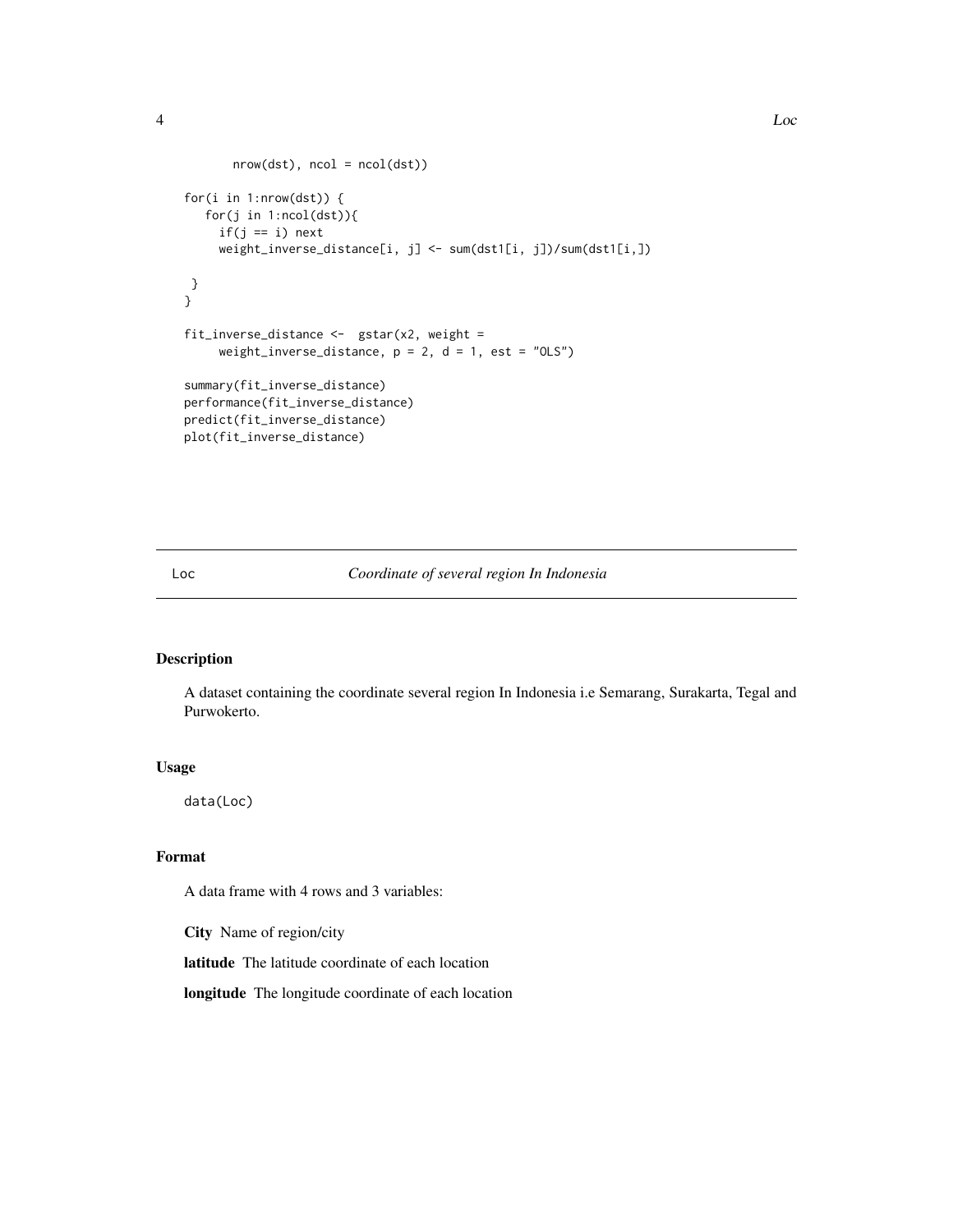<span id="page-4-0"></span>

#### Description

A dataset containing the Consumer Price Index (CPI) in several region In Indonesia i.e Semarang, Surakarta, Tegal and Purwokerto, it is time series data with monthly periodicity from Jan 2006 to Sep 2014

#### Usage

data(LocationCPI)

#### Format

A time series data frame with 105 rows and 5 variables:

Date date of CPI, monthly Purwokerto The CPI of Purwokerto region Surakarta The CPI of Purwokerto region Semarang The CPI of Purwokerto region Tegal The CPI of Purwokerto region

#### Source

<https://www.bps.go.id/>

performance *Calculate performance of prediction or forecasting*

#### Description

Calculate performance of prediction or forecasting

#### Usage

```
performance(object, testing = NULL, ...)
```
#### Arguments

| object    | an object of class "gstar".                                                                                                                                                                                                                           |
|-----------|-------------------------------------------------------------------------------------------------------------------------------------------------------------------------------------------------------------------------------------------------------|
| testing   | a data frame or matrix or xts object that contain testing data. <b>Please be noted,</b><br>if you fill the differencing order in the model estimation, you do not need<br>difference your data anymore because we already cover that in this function |
| $\ddotsc$ | further arguments passed to or from other methods.                                                                                                                                                                                                    |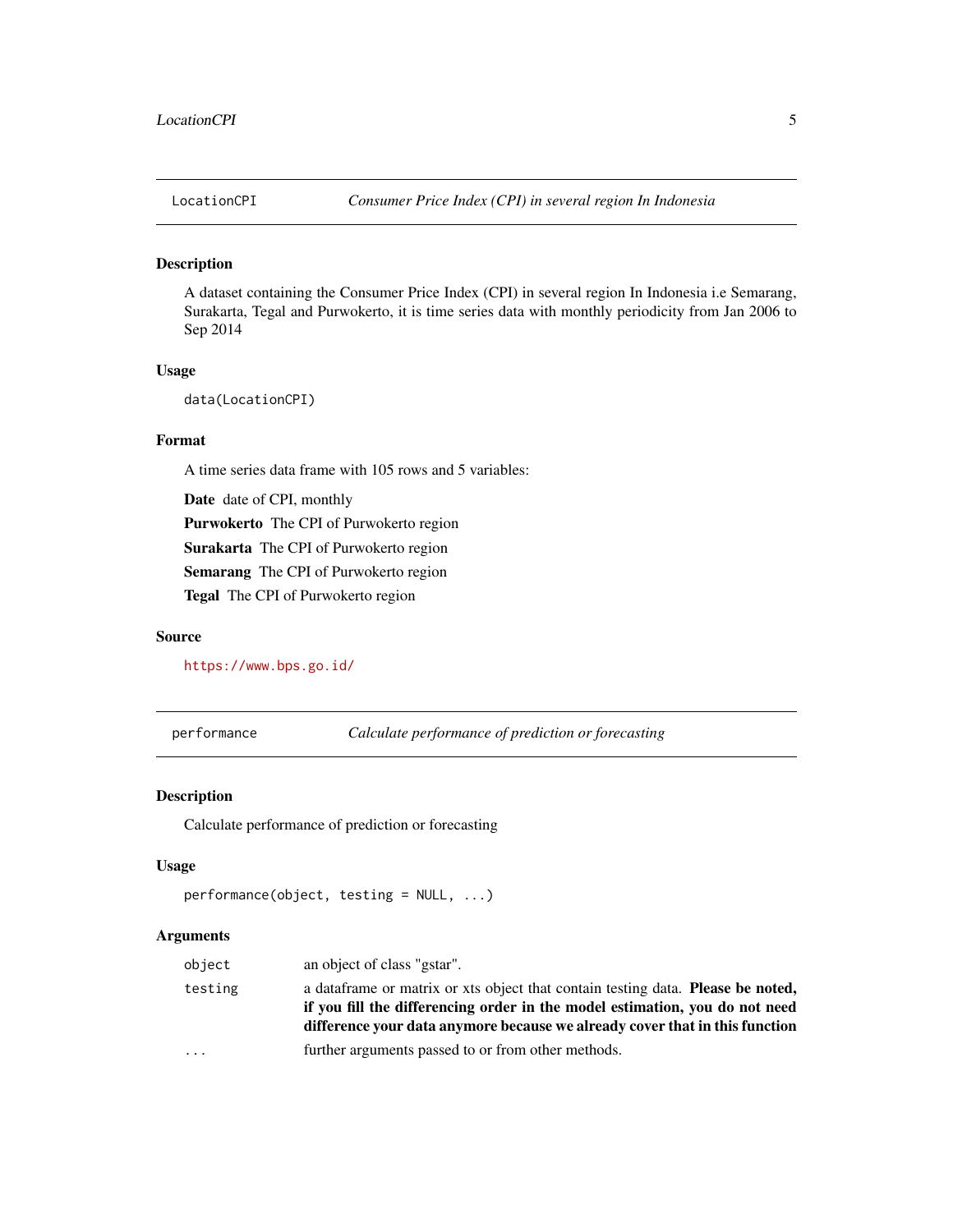#### <span id="page-5-0"></span>Value

- MSE fol all data Mean Square Error for all the data combined
- MSE fol each location Mean Square Error for each spatial location
- MAPE fol all data Mean Absolute Percentage Error for all the data combined
- MAPE fol each location Mean Absolute Percentage Error for each spatial location

plot.gstar *Plotting the gstar object*

#### Description

plotting the gstar object

#### Usage

## S3 method for class 'gstar'  $plot(x, testing = NULL, n$ \_predict = NULL, ...)

#### Arguments

|           | an object of class "gstar".                                 |
|-----------|-------------------------------------------------------------|
| testing   | The testing data to be plotted.                             |
| n_predict | The number of steps ahead for which prediction is required. |
| .         | further arguments passed to or from other methods.          |

predict.gstar *Predicting the gstar object*

#### Description

Predicted values based on gstar object object

#### Usage

```
## S3 method for class 'gstar'
predict(object, n = NULL, ...)
```
#### Arguments

| object  | an object of class "gstar".                                 |
|---------|-------------------------------------------------------------|
| n       | The number of steps ahead for which prediction is required. |
| $\cdot$ | further arguments passed to or from other methods.          |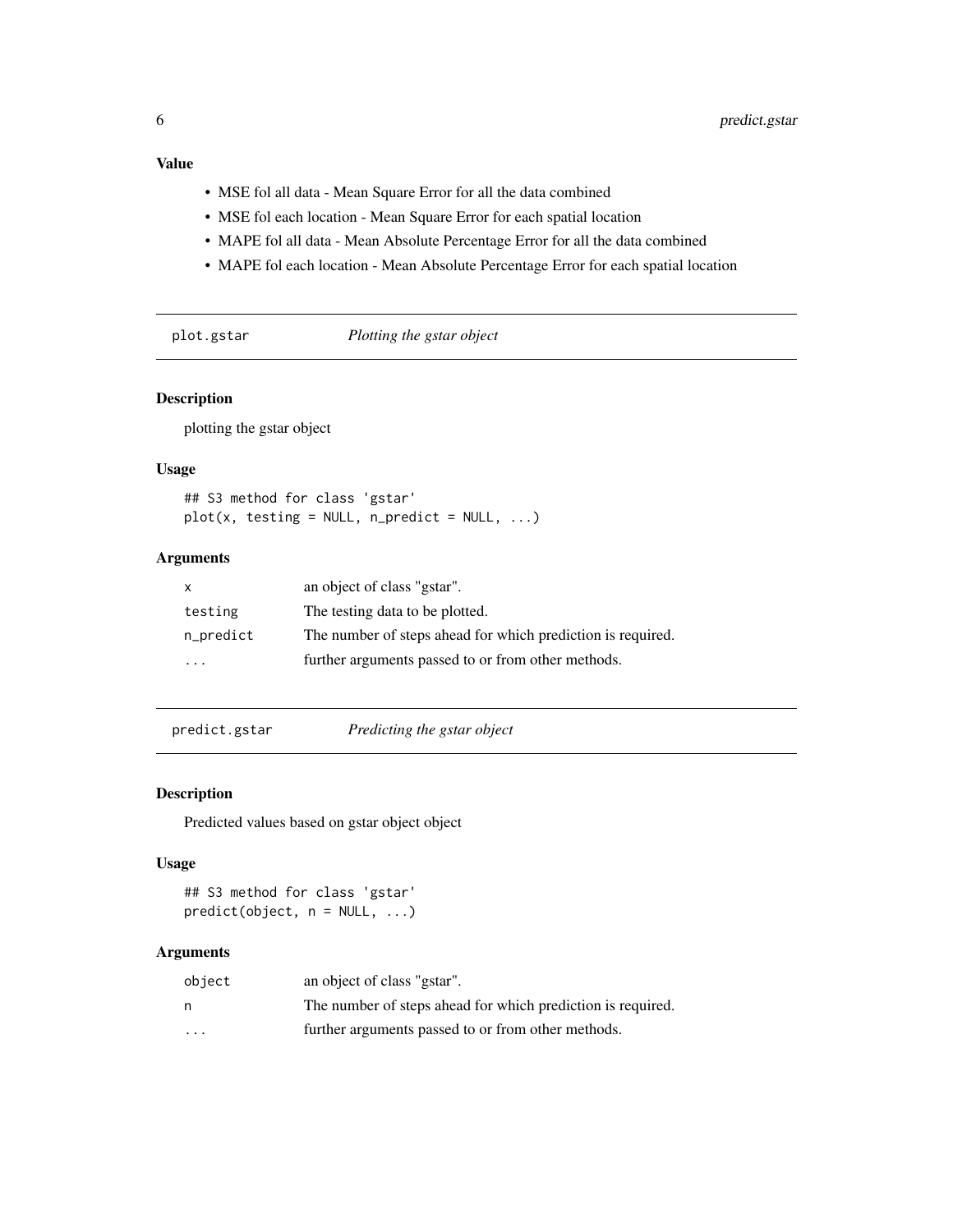<span id="page-6-0"></span>

#### Description

This function are similar to summary of "lm" or "glm" object.

#### Usage

```
## S3 method for class 'gstar'
summary(object, ...)
```
#### Arguments

| object   | an object of class "gstar".                             |
|----------|---------------------------------------------------------|
| $\cdots$ | further arguments passed to or from other methods.      |
|          | • coefficients - a named vector of coefficients.        |
|          | • AIC - A version of Akaike's An Information Criterion. |
|          |                                                         |